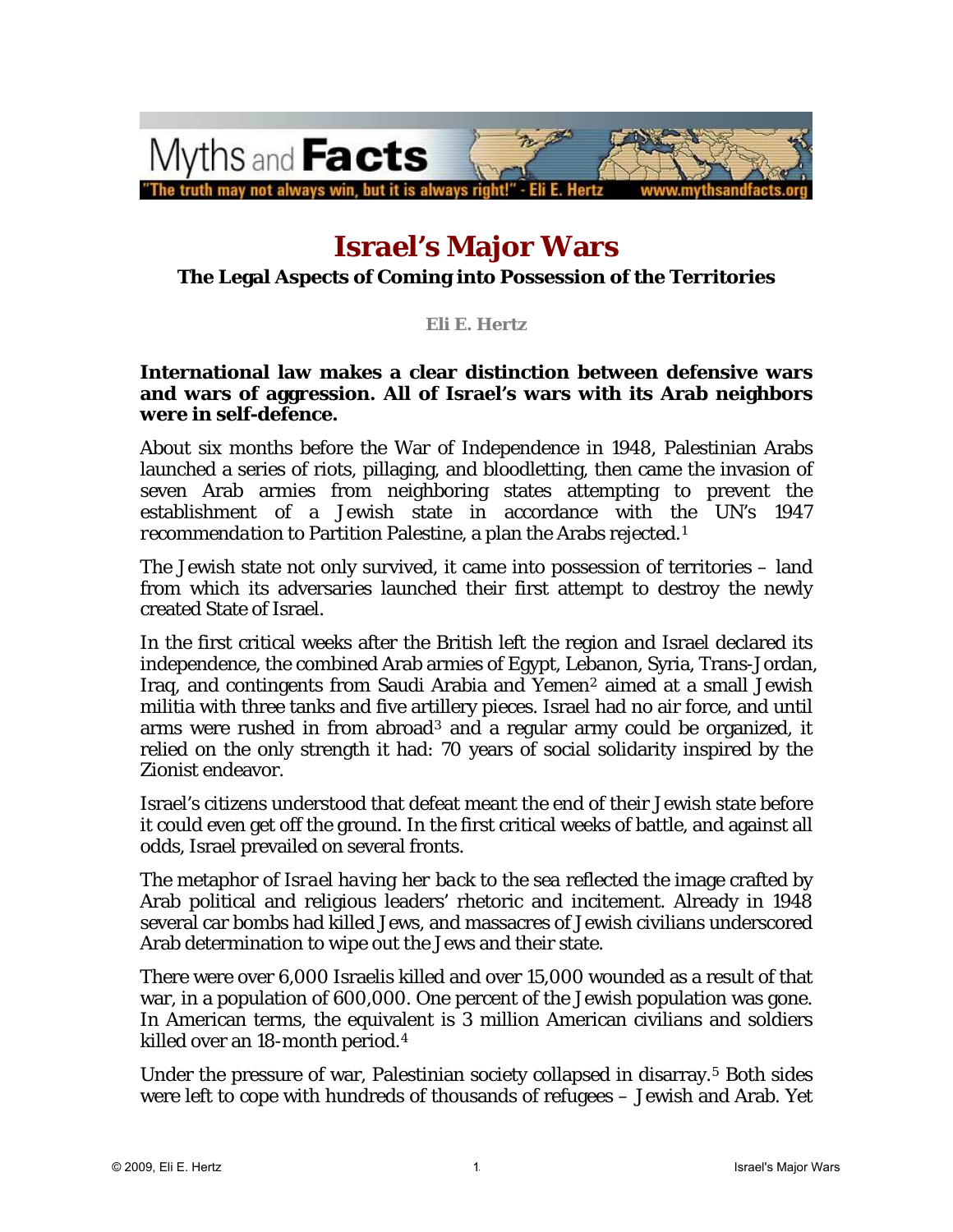the way the Arab world dealt with their refugees was as different from the Jews, as the way Jews and Arabs have approached the notion of compromise over the past 100 years.

Israel War of Independence in 1948 was considered lawful and in self-defense as may be reflected in UN resolutions naming Israel a "peace loving state"[6](#page-9-1) when it applied for membership at the United Nations. Both the Security Council (4 March, 1949, S/RES/69) and the UN General Assembly (11 May, 1949, (A/RES/273 (III)) declared:

"[Security Council] *Decides* in its judgment that Israel is a peace-loving State and is able and willing to carry out the obligations contained in the Charter …"

## **Arab Losses Caused by Unlawful Acts of Aggression in 1967**

In June 1967, the combined armies of Egypt, Syria, and Jordan attacked Israel with the clear purpose expressed by Egypt's President: "Destruction of Israel." At the end of what is now known as the Six-Day War, Israel, against all odds, was victorious and in possession of the territories of the West Bank, Sinai and the Golan Heights.

International law makes a clear distinction between defensive wars and wars of aggression. Egypt's blockade of the waterway known as the Strait of Tiran, which prevented access to Israel's southern port of Eilat, was an act of aggression that led to the Six-Day War in 1967. More than six decades after the 1948 War and four decades since the 1967 Six-Day War, it is hard to imagine the dire circumstances Israel faced and the price it paid to fend off its neighbors' attacks.

In 1967, the combined Arab armies had approximately 465,000 troops, more than 2,880 tanks and 810 aircrafts, $7$  preparing to attack Israel at once. Israel, faced with the imminent threat of obliteration, was forced to invoke its right of self-defense, a basic tenet of international law, enshrined in Article 51[8](#page-9-1) of the United Nations Charter. Israel launched a surprised pre-emptive air strike against Egypt on June 5, 1967.

## **Israel's Wars with Her Neighbors are Zero-Sum Games**

The Arab objective in the 1948 War of Independence, the 1967 Six-Day War and the 1973 Yom Kippur War was to overrun and eradicate the Jewish state.

That objective is very much in the minds of Palestinian Arabs – in the leadership and the general population, as well as in the minds of their brethren in other Arab countries – though their tactics may have changed.<sup>[9](#page-9-1)</sup>

**1948**: Arab League Secretary-General Azzam Pasha exulted: "This will be a war of extermination and a momentous massacre which will be spoken of like the Mongolian massacres and the Crusades."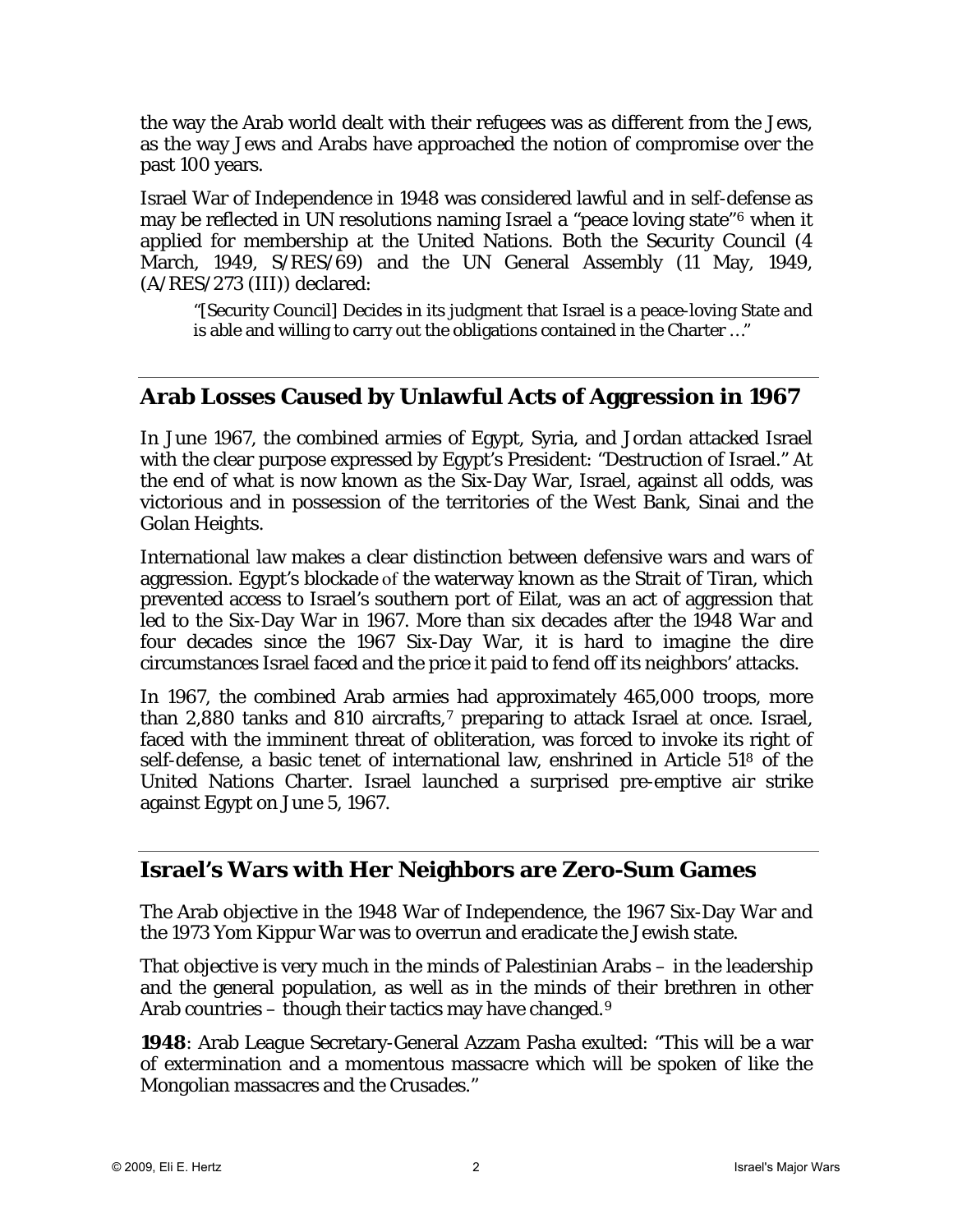**1954**: Saudi Arabian King Saud ibn Abdul Aziz: "The Arab nations should sacrifice up to 10 million of their 50 million people, if necessary, to wipe out Israel. … Israel to the Arab world is like a cancer to the human body, and the only way of remedy is to uproot it, just like a cancer."

**1967**: Egyptian President Gamal Abdel Nasser: "Our basic objective will be the destruction of Israel." (May 27, 1967, nine days before the start of the Six-Day War)

**1973**: Libyan President Mohammar Qadaffi: "The battle with Israel must be such that, after it, Israel will cease to exist." (al-Usbu al-Arrabi, Beirut. Quoted by Algiers Radio, Nov. 12, 1973)

**1980**: PLO representative in Saudi Arabia Rafiq Najshah: "There has been no change whatsoever in the fundamental strategy of the PLO, which is based on the total liberation of Palestine and the destruction of the occupying country.... On no accounts will the Palestinians accept part of Palestine and call it the Palestinian state, while forfeiting the remaining areas which are called the State of Israel."

**1996**: Palestinian Chairman Yasser Arafat: "[Our aim is] to eliminate the State of Israel and establish a purely Palestinian one." (In a closed meeting with Arab diplomats in Europe, quoted in the *Middle East Digest*, March 7, 1996)

**1996**: PLO spokesperson Bassam abu-Sharif: "The struggle against the Zionist enemy is not a matter of borders but relates to the mere existence of the Zionist entity." (In an interview with the Kuwait News Agency, May 31, 1996)

**2001**: PA Minister for Jerusalem Affairs, Faisal al-Husseini: "The strategic goal is the liberation of Palestine from the Jordanian [*sic*] River to the Mediterranean Sea, even if this means that the conflict will last for another thousand years or for many generations." (In an interview with the Egyptian paper *al-Arabi*, June 24, 2001)

**2003**: Dr. Abdel Aziz Rantisi, the key leader of Hamas: "By God, we will not leave one Jew in Palestine. We will fight them with all the strength we have. This is our land, not the Jews'." (In a telephone interview with Al Jazeera television. Reported in the *Jerusalem Times*, June 10, 2003)

**2007:** Hamas' statement in response to criticism by Al-Qaeda's Ayman al-Zawahri, March 12, 2007: "We will not betray promises we made to God to continue the path of Jihad and resistance until the liberation of Palestine, all of Palestine …"

**2009:** Egyptian Cleric Muhammad Hussein Ya'qoub: "The Jews are the enemies of Muslims regardless of the occupation of Palestine; you must believe that we will fight, defeat, and annihilate them, until not a single Jew remains on the face of the earth"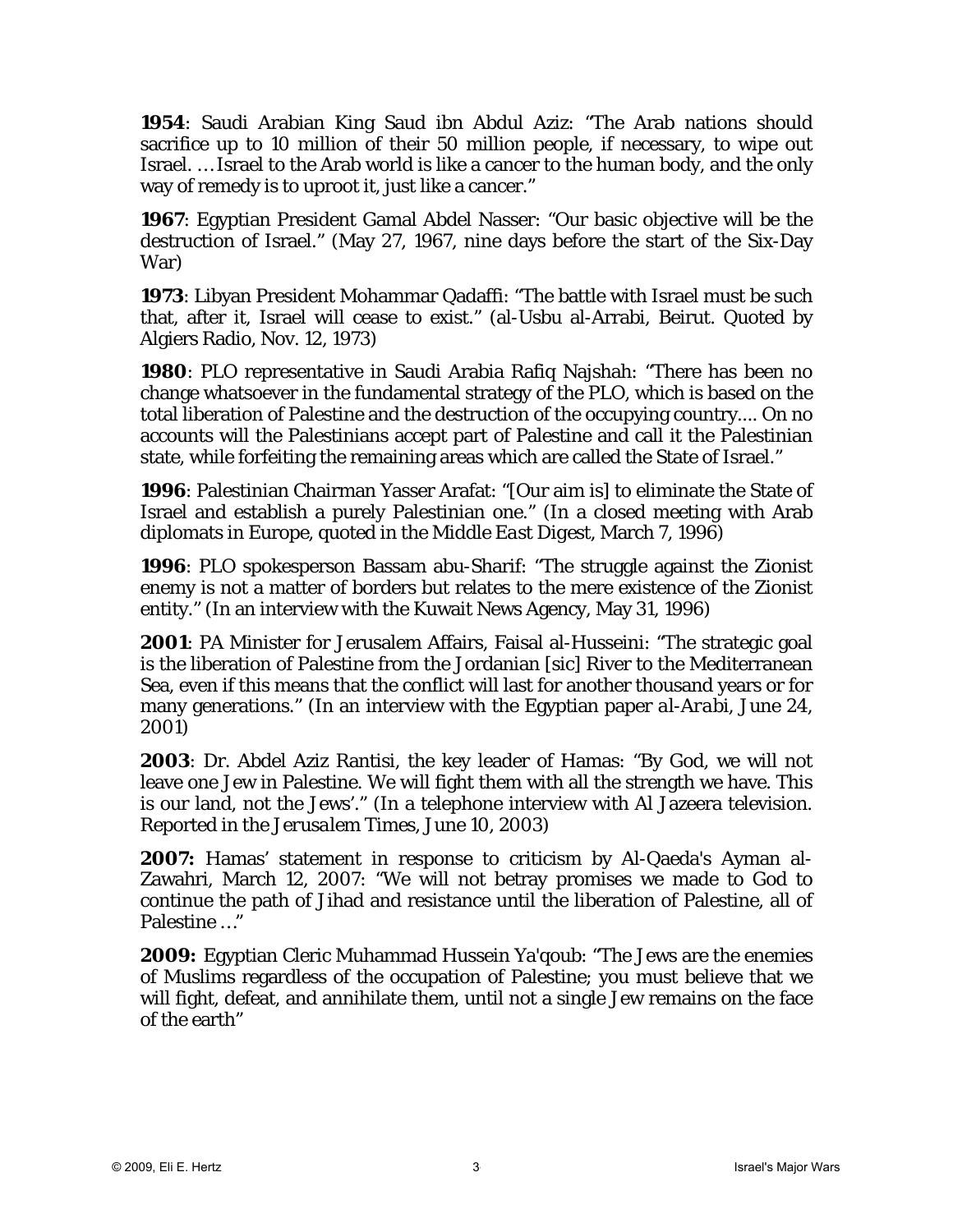## **Who Starts Wars Does Matter**

UN Charter Article 51 clearly recognizes "the inherent right of individual or collective self-defense if an armed attack occurs against a Member of the United Nations" by *anyone*.

The suggestion that a small country such as Israel should be expected to absorb the shock of a first strike against horrendous odds or be branded an aggressor abridges both the spirit and intention of Article 51. It also is untenable in practice, as demonstrated in the existential threat and horrific cost in human life that Israel suffered in the 1973 Yom Kippur War.

Recall that the government of Israel decided against a preemptive air strike, just hours before the outbreak of the Yom Kippur War in 1973, choosing not to jeopardize her support from Washington, after the Nixon Administration warned Israel to allow the Arabs to fire the first shot and not make "provocative moves." The results for Israel's "good" behavior: 2,222 Israeli dead and 5,596 wounded.[10](#page-9-1)

Arabs would like the world to believe that in 1967, Israel simply woke-up one morning and invaded them, and therefore Israel's control of the Golan Heights, West Bank and Sinai is the illicit fruit of an illegal act – like Iraq's invasion of Kuwait in 1991.

Arab leaders 'bundle' the countries who fought Israel in the 1967 Six-Day War into one 'entity' in order to cloud the issues. They point to Israel's surprise preemptive attack on Egypt as an act of unlawful aggression, and add that this "unlawful aggression" prevents Israel from claiming the Territories under international law.

Professor, Judge Stephen M. Schwebel, past President of the International Court of Justice  $(ICJ)^{11}$  $(ICJ)^{11}$  $(ICJ)^{11}$  states the following facts:

"The facts of the June 1967 'Six Day War' demonstrate that Israel reacted defensively against the threat and use of force against her by her Arab neighbors. This is indicated by the fact that Israel responded to Egypt's prior closure of the Straits of Tiran, its proclamation of a blockade of the Israeli port of Eilat, and the manifest threat of the UAR's use of force inherent in its massing of troops in Sinai, coupled with its ejection of UNEF. It is indicated by the fact that, upon Israeli responsive action against the UAR, Jordan initiated hostilities against Israel. It is suggested as well by the fact that, despite the most intense efforts by the Arab States and their supporters, led by the Premier of the Soviet Union, to gain condemnation of Israel as an aggressor by the hospitable organs of the United Nations, those efforts were decisively defeated. The conclusion to which these facts lead is that the Israeli conquest of Arab and Arab-held territory was defensive rather than aggressive conquest."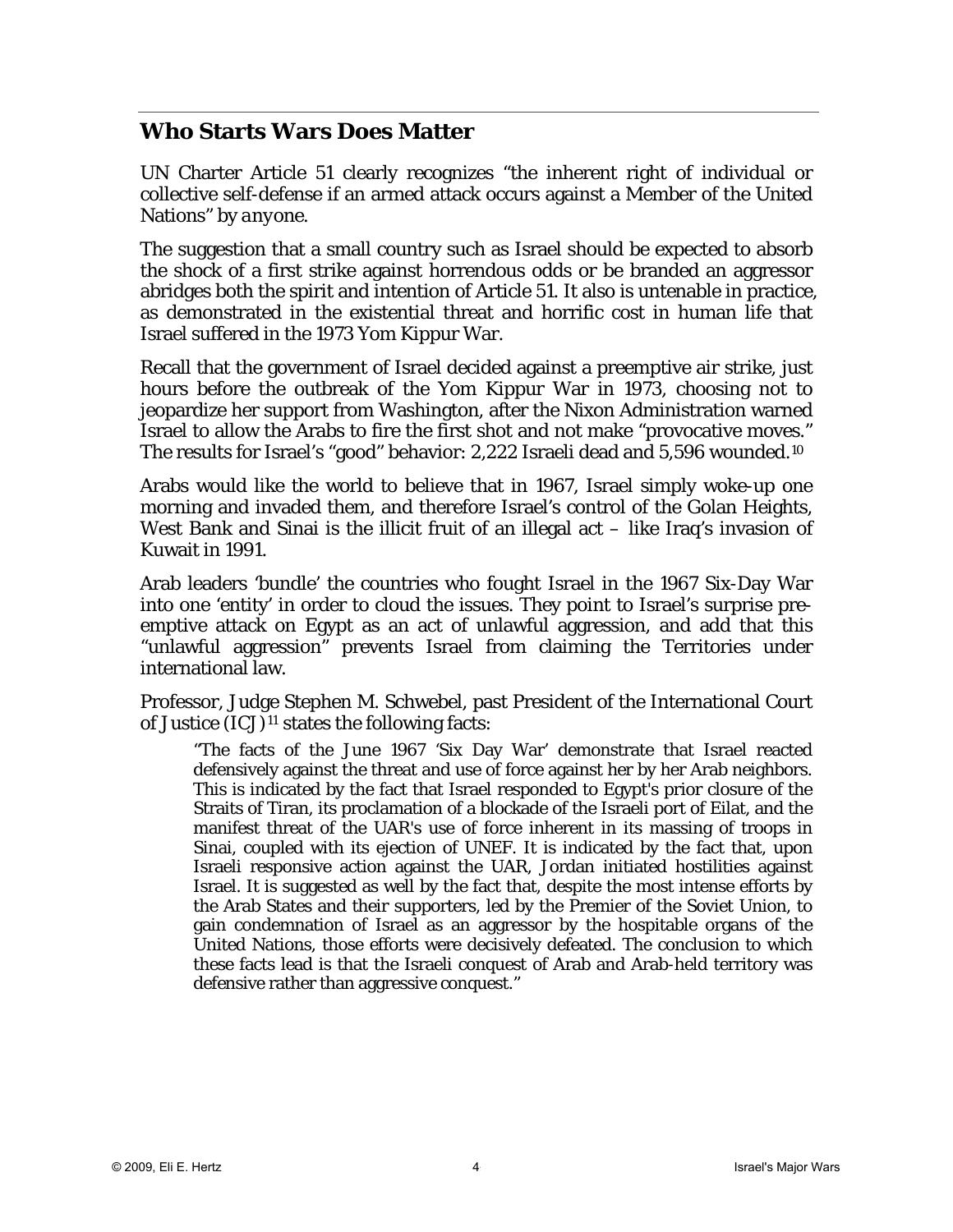# **Egypt in 1956 and 1967**

Before Israel's pre-emptive and surprise attack on the Egyptian Air Force, a series of belligerent acts by the Arab state justified Israel's resort to arms in self-defense in accordance with the Law of Nations.

The Egyptians were responsible for:

· The expulsion of UN peacekeepers from Sinai – stationed there since 1956 to act as a buffer when Israel withdrew from Sinai;

· The closure of Israel's outlet from the Red Sea in defiance of the Geneva Conference of 1958 on free navigation "through straits used for international navigation between one part of the high seas and … the territorial sea of a foreign nation" (For 16 years Egypt illegally blocked Israeli use of the Suez Canal);

· The failure of the international community to break the blockade; and

· The massing of Egyptian forces in Sinai and moving them toward Israel's border.[12](#page-9-1)

In 1956, when Egypt provoked Israel by blockading the Red Sea – crippling her ability to conduct sea trade with Africa and the Far East – the major Western powers negotiated Israel's withdrawal from the Sinai Peninsula, and agreed that Israel's rights would be reserved under Article 51 of the UN Charter if Egypt staged future raids and blockades against Israel.<sup>[13](#page-9-1)</sup>

In 1967, Egypt's closing of the Straits of Tiran to Israeli ships before June 5, was an unlawful act of aggression. The Israeli response was a lawful act of selfdefense under Article 51 and UN General Assembly Resolution 3314.

Israel's enemies and critics ignore or conveniently forget the facts, as Arabs and their sympathizers continue to blame Israel for 'starting' the 1967 war.

Were the acts by Egyptian President Gamal Abdel Nasser in 1967 against Israel aggressive enough to warrant Israel's exercise of her right to self-defense?

The answer can be found on the official website of the Jordanian Government<sup>[14](#page-9-1)</sup> under the heading "The Disaster of 1967." It describes the events of the days prior to June 5, 1967 and clearly indicates that Jordan, at least, expected Egypt to launch the offensive war against Israel. Israel did not enter the West Bank until it was first attacked by Jordan:

"On May 16, Nasser shocked the world by asking the United Nations to withdraw its forces from Sinai. To the surprise of many, his request was honored two days later. Moreover, the Egyptian president closed the Straits of Tiran on May 22. Sensing that war was now likely, [And] … in response to the Israeli attack [on the Egyptian Air Force], Jordanian forces launched an *offensive* into Israel, but were soon driven back as the Israeli forces counterattacked into the West Bank and Arab East Jerusalem." [Italic by author]

In fact, Jordan was an illegal occupier of the West Bank from 1948 to 1967, and the undisputable aggressor in the Six-Day War of 1967. Thus, Israel acted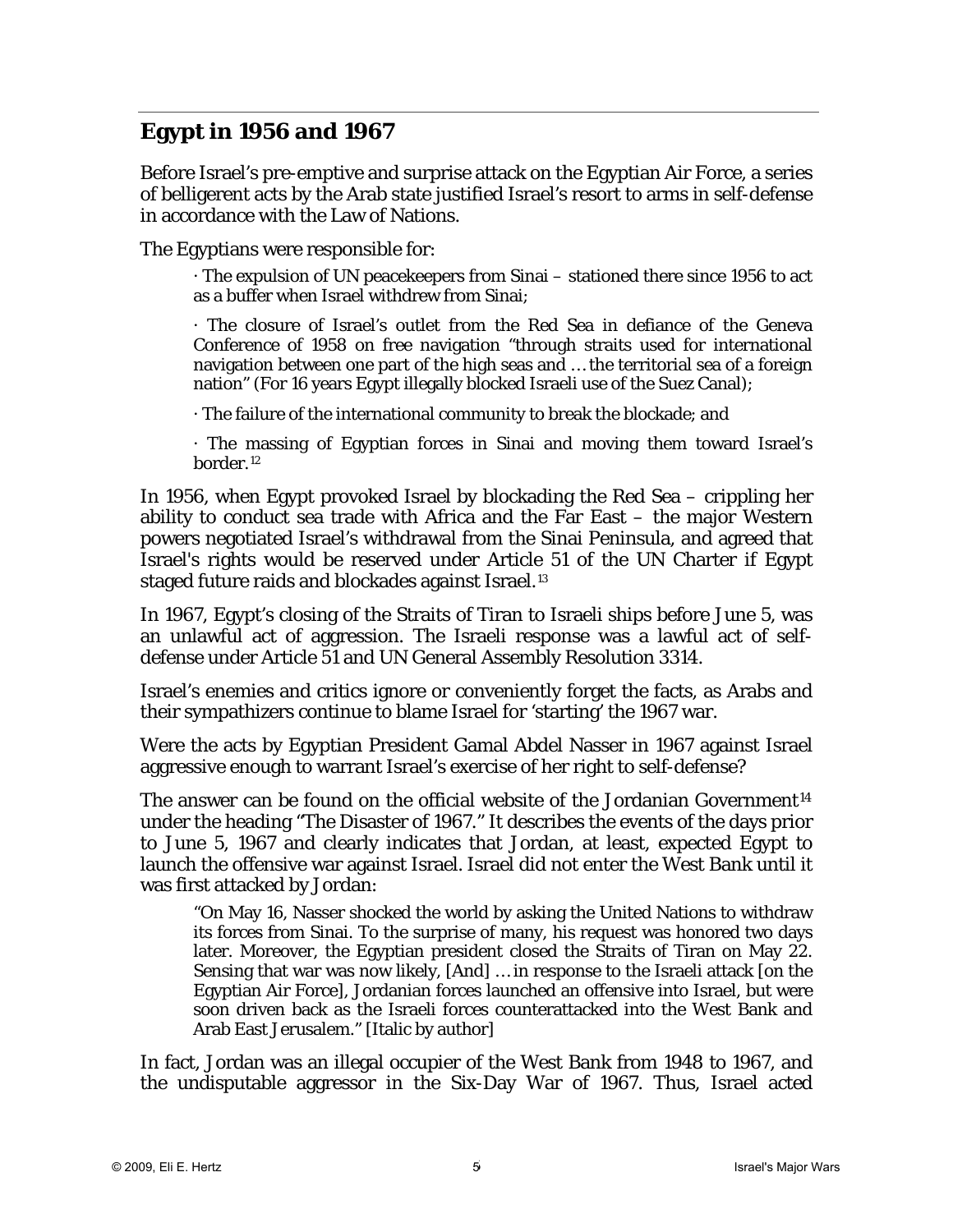lawfully by exercising its right of self-defense when it redeemed and legally occupied Judea and Samaria, known also as the West Bank.

Israel had clarified to Jordan through UN diplomatic channels that it should stay out of the war. It stated simply: "We shall not attack any country unless it opens war on us."[15](#page-9-1) King Hussein of Jordan sent a reply via the UN envoy that "since Israel had attacked Egypt, [Israel] would receive his reply by air" – a 'message' that came in the form of Jordanian air raids on civilian and military targets, shelling Jerusalem with mortars and long-range artillery on Ben-Gurion Airport, then extending the front to shelling Israel's 'narrow hips' under the mistaken belief that the Arabs were winning. Had Jordan heeded Israel's message of peace instead of Egypt's lies that the Arabs were winning the war, the Hashemite Kingdom could have remained neutral in the conflict, and Eastern Jerusalem and the West Bank would have remained in Jordan's possession. Jordan was far from a 'minor player' in the Arabs' war of aggression as their narrative implies. Israel lost 183 soldiers in battle with Jordanian forces.

Judge Sir Elihu Lauterpacht wrote in 1968, just one year after the 1967 Six-Day War:

"On 5th June, 1967, Jordan deliberately overthrew the Armistice Agreement by attacking the Israeli-held part of Jerusalem. There was no question of this Jordanian action being a reaction to any Israeli attack. It took place notwithstanding explicit Israeli assurances, conveyed to King Hussein through the U.N. Commander, that if Jordan did not attack Israel, Israel would not attack Jordan. Although the charge of aggression is freely made against Israel in relation to the Six-Days War the fact remains that the two attempts made in the General Assembly in June-July 1967 to secure the condemnation of Israel as an aggressor failed. A clear and striking majority of the members of the U.N. voted against the proposition that Israel was an aggressor."

Professor, Judge Schwebel's writings lead to the conclusion that under international law, Israel is permitted to stay in the West Bank as long as it is necessary to her self-defense.

#### **Defensive Wars and Wars of Aggression**

International law makes a clear distinction between defensive wars and wars of aggression. All of Israel's wars with its Arab neighbors were in self-defense.

Professor, Judge Schwebel, wrote in *What Weight to Conquest*:[16](#page-9-1)

"(a) a state [Israel] acting in lawful exercise of its right of self-defense may seize and occupy foreign territory as long as such seizure and occupation are necessary to its self-defense;

"(b) as a condition of its withdrawal from such territory, that State may require the institution of security measures reasonably designed to ensure that that territory shall not again be used to mount a threat or use of force against it of such a nature as to justify exercise of self-defense;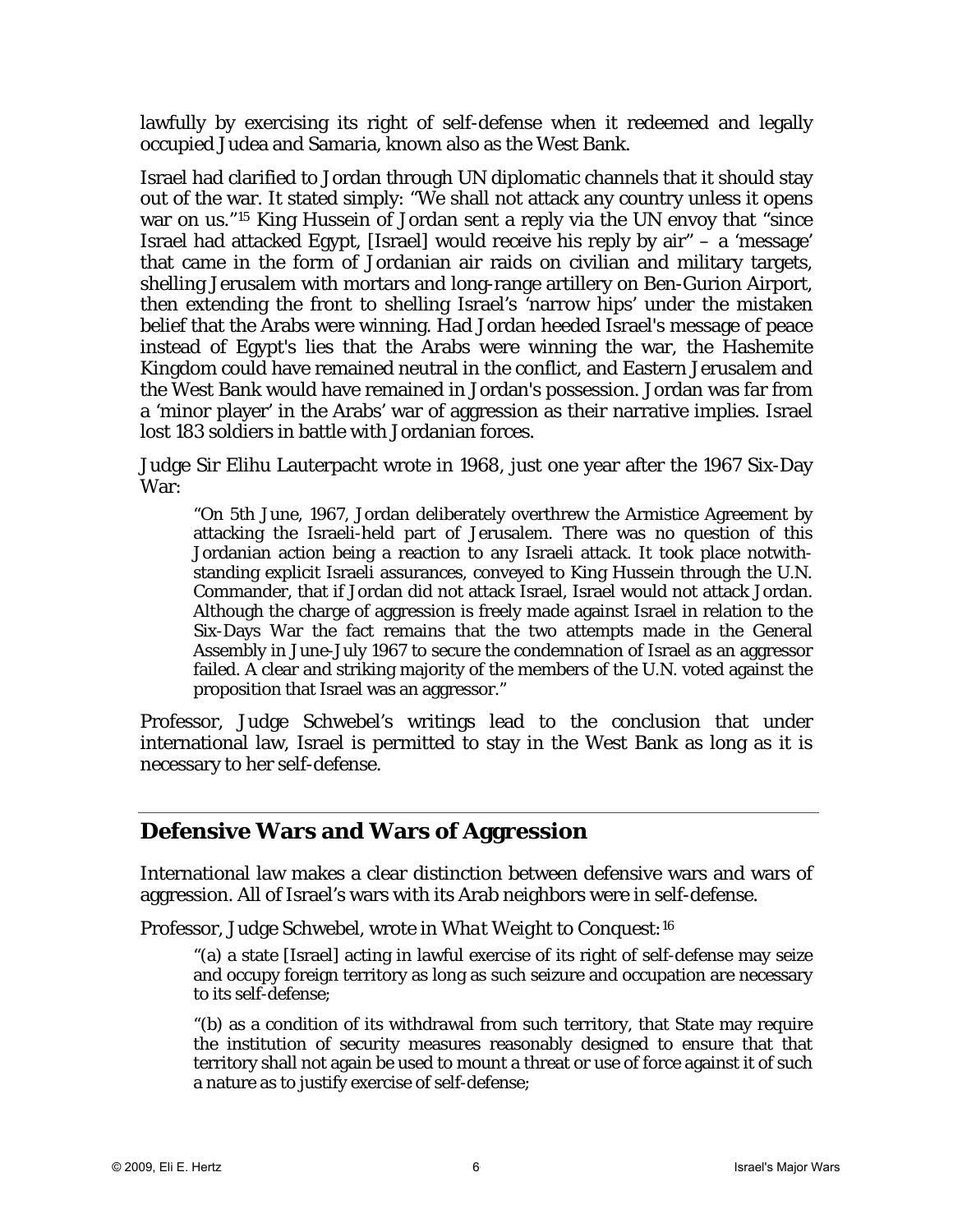"(c) where the prior holder of territory [Jordan] had seized that territory unlawfully, the state which subsequently takes that territory in the lawful exercise of self-defense has, against that prior holder, better title.

"… as between Israel, acting defensively in 1948 and 1967, on the one hand, and her Arab neighbors, acting aggressively, in 1948 and 1967, on the other, Israel has the better title in the territory of what was Palestine, including the whole of Jerusalem, than do Jordan and Egypt."

#### **UN "Inadmissibility of the Acquisition of Territory by Force"**

Most UN General Assembly Resolutions regarding Israel read at the start:

"Aware of the established principle of international law on the inadmissibility of the acquisition of territory by force."

Professor, Judge Schwebel, a former President of the International Court of Justice (ICJ), explains that the principle of "acquisition of territory by war is inadmissible" *must be read together with other principles*:[17](#page-9-1)

"… namely, that no legal right shall spring from a wrong, and the Charter principle that the Members of the United Nations shall refrain in their international relations from the threat or use of force against the territorial integrity or political independence of any State."

Simply stated: Arab illegal aggression against the territorial integrity and political independence of Israel, can not and should not be rewarded.

Judge Sir Elihu Lauterpacht, Judge ad hoc of the International Court of Justice, argued in 1968 that:[18](#page-9-1)

"… Territorial change cannot properly take place as a result of the 'unlawful' use of force. But to omit the word 'unlawful' is to change the substantive content of the rule and to turn an important safeguard of legal principle into an aggressor's charter. For if force can never be used to effect lawful territory change, then, if territory has once changed hands as a result of the unlawful use of force, the illegitimacy of the position thus established is sterilized by the prohibition upon the use of force to restore the lawful sovereign. This cannot be regarded as reasonable or correct."

Professor Julius Stone, a leading authority on the Law of Nations, stated:[19](#page-9-1)

"Territorial Rights Under International Law. ... By their [Arab countries] armed attacks against the State of Israel in 1948, 1967, and 1973, and by various acts of belligerency throughout this period, these Arab states flouted their basic obligations as United Nations members to refrain from threat or use of force against Israel's territorial integrity and political independence. These acts were in flagrant violation *inter alia* [among other things] of Article 2(4) and paragraphs (1), (2), and (3) of the same article."

Columbia University Law Professor George Fletcher further clarified those points, after the former UN Secretary-General Kofi Annan called Israel's occupation of lands acquired in the 1967 Six-Day War "illegal."[20](#page-9-1)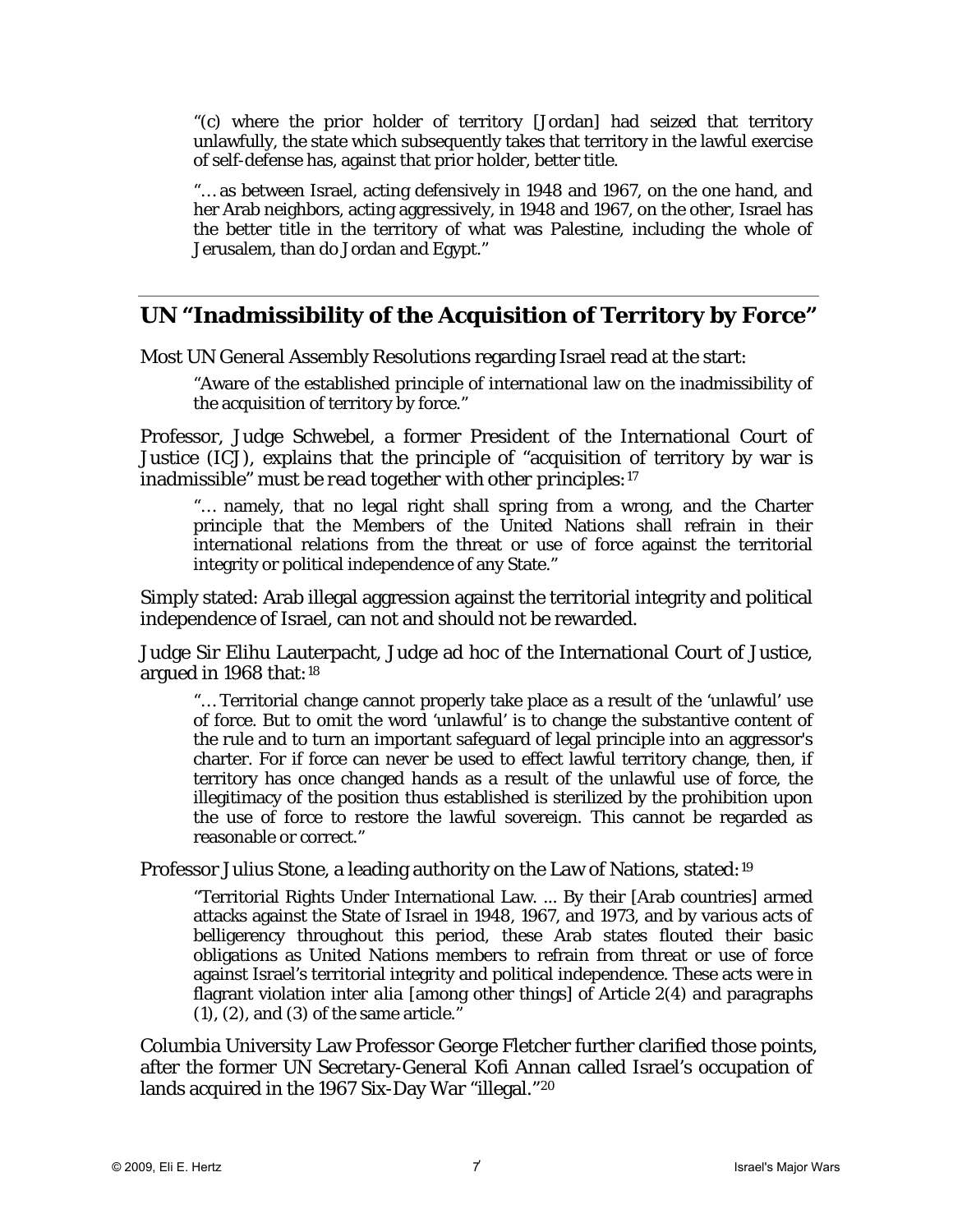"Annan, Fletcher suggested, is trying to redefine the Middle East conflict by calling "Israel's occupation of lands acquired in the 1967 Six-Day War 'illegal.' A new and provocative label of 'illegality' is now out of the chute and running loose, ready to wreak damage. The worst prospect is that Palestinians will dig in with a new feeling of righteousness and believe that the international community will force Israel to withdraw from its "illegal occupation." … Israel's presence in the occupied territories is consistent with international law. In this context, the choice of the words 'illegal occupation' is a perilous threat to the diplomatic search for peace."

Kofi Annan became victim to the 'Occupation' Mantra as his own organization has repeated it over and over in its propaganda campaign to legitimize the Arab position.

## **UN Security Council Resolutions 242 and 338**

Because the Arabs were clearly the aggressors, nowhere in UN Security Council Resolutions 242 or 338 – the cornerstones of a peace settlement – is Israel branded as an invader or unlawful occupier of the Territories, nor is there any call for Israel to withdraw from all the Territories. Palestinian Arab allegations that the wording of 242 was "deliberately ambiguous" or misconstrued are unfounded.

Resolutions 242 and 338 both rest on the concept of *lawful occupations* and acknowledge the current legal status of western Palestine as one unit by its reference to the lack of "recognized and secure boundaries."

Strategically, the West Bank juts into Israel's densely populated coastal plain, and invites Arab aggression. Consequently, the Palestinians' guerilla war on Israel is not an isolated case. Palestinian forces repeatedly attacked Jews from Arabdominated areas of the West Bank before Israel 'occupied' the West Bank in 1967: Jenin and Nablus on the West Bank were the heart of the 1936-39 Arab Revolt that targeted both British authorities and Zionist settlements.

West Bank Arab villagers played a key role in this first stage of the 1948 war, when organized armed gangs based on geographic and familial affinity cut off or overran isolated Jewish settlements and laid siege to Jerusalem by attacking Jewish convoys containing food, medical supplies and other essentials. This stage of the war was also marked by several horrific war crimes, including the April 1948 massacre of a convoy of 78 doctors, nurses, patients, and their guards on their way to Hadassah Hospital on Mount Scopus and the murder of 127 men and women from the beleaguered village of Kfar Etzion near Bethlehem in May 1948 by a lynch mob of thousands of local Palestinian Arabs after the defenders surrendered to the Jordanian Arab Legion.<sup>[21](#page-9-1)</sup> And during the early 1950s the West Bank served as a safe haven for Palestinian infiltrators in a series of cross-border terrorist attacks.

Nearly all of the above legal commentary regarding 'wars of aggression' was written long before the Palestinian Authority, a semi-autonomous political entity,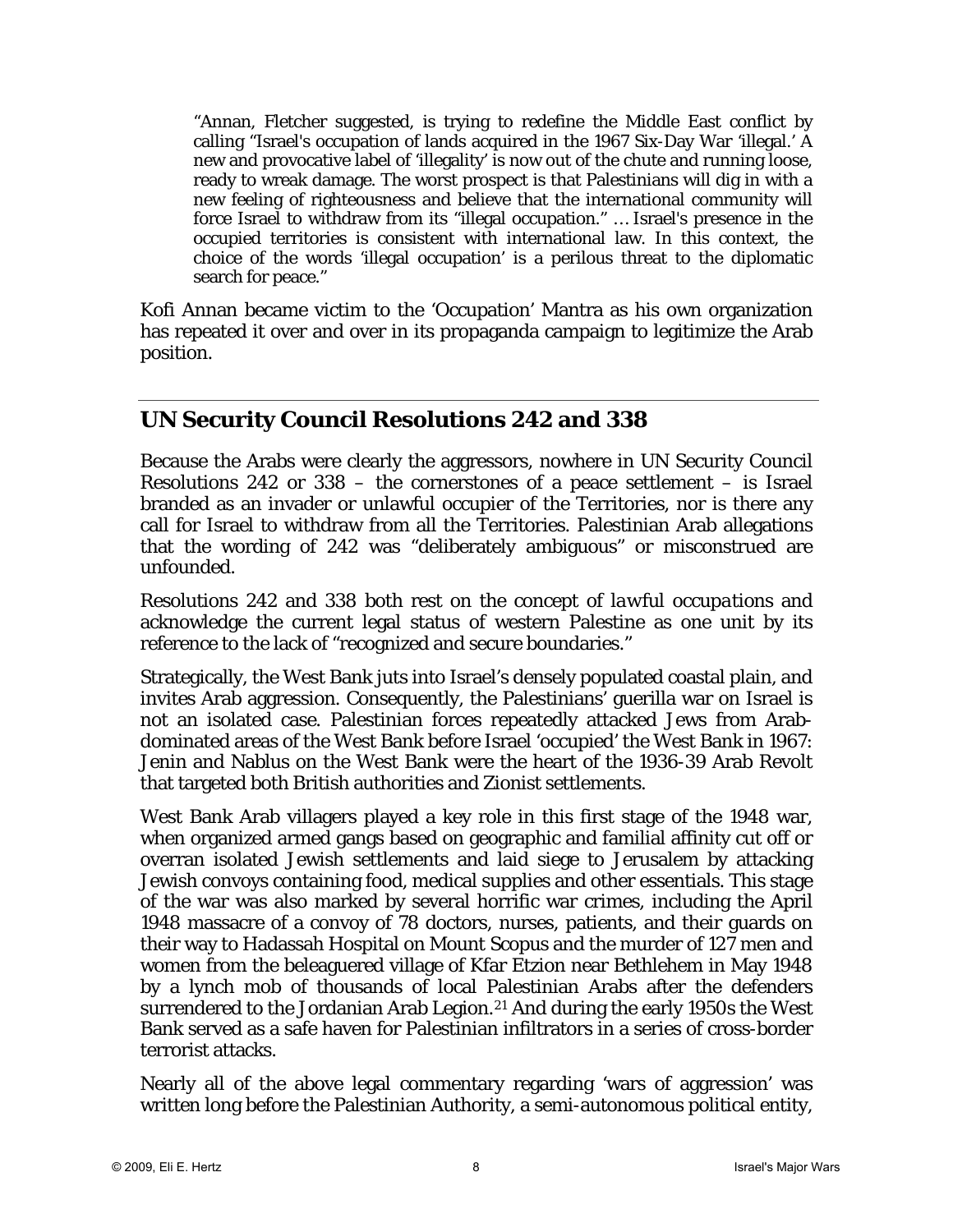launched a vicious guerilla war against Israel in October 2000. But the insights and opinions voiced, beg the question – should Palestinians not be considered accountable for their repeated aggression when it comes to setting "secure and recognized borders"?

[www.mfa.gov.il/MFA/MFAArchive/2000\\_2009/2003/2/DISPUTED TERRITORIES- Forgotten](http://www.mfa.gov.il/MFA/MFAArchive/2000_2009/2003/2/DISPUTED%20TERRITORIES-%20Forgotten%20Facts%20About%20the%20We.htm)  [Facts About the We.htm.](http://www.mfa.gov.il/MFA/MFAArchive/2000_2009/2003/2/DISPUTED%20TERRITORIES-%20Forgotten%20Facts%20About%20the%20We.htm) (11287)

8 See: http://www.mefacts.com/cached.asp?x\_id=10061.

9 In 1999, at the height of optimism regarding an impending settlement, 80 percent of the public in neighboring countries supported continuing the conflict and 54 percent wanted Israel to 'disappear.' See data cited in conclusion of Antisemitism Worldwide 1999/2000, Institute for the Study of Contemporary Antisemitism and Racism, Tel Aviv University, [www.tau.ac.il/Anti-](http://www.tau.ac.il/Anti-Semitism/asw99-2000/arab.htm)[Semitism/asw99-2000/arab.htm](http://www.tau.ac.il/Anti-Semitism/asw99-2000/arab.htm). More indirect tactics include the 'phase strategy' to gain the West Bank, then attack Israel, and use demography as a weapon – Palestinians have the highest birthrate in the world, twice as high as the overall Arab world's high birthrate. Another tactic is to use the Right of Return and demand that Israel accept Arab refugees.

10 Carta's Atlas of Israel: The Third Decade 1971-1981, p.130. By comparison, in the Six-Day War a three-front war, not a two-front war, Israel sustained 759 fatalities.

11 Professor, Judge Schwebel has served on the International Court since 15 January 1981. He was Vice-President of the Court from 1994 to 1997 and President from 1997 to 2000. A former Deputy Legal Adviser of the United States Department of State and Burling Professor of International Law at the School of Advanced International Studies of The Johns Hopkins University (Washington). Judge Schwebel is the author of numerous books and articles on problems of international law and organization, including the notable "Justice in International Law," Cambridge University Press, 1994. Opinions quoted are not derived from his position as a judge of the ICJ.

12 See UN General Assembly Resolution 3314. (10378)

13 See Cato Policy Analysis No. 159; The Suez Crisis, 1956, "Ancient History": U.S. Conduct in the Middle East Since World War II and the Folly of Intervention, by senior editor Sheldon L. Richman. See: [www.cato.org/pubs/pas/pa-159.html](http://www.cato.org/pubs/pas/pa-159.html). In *Time.com*, see the section titled "Time 100" and dedicated to the most important people of the 20th century, including the section devoted to David Ben-Gurion and describing UN deliberation over the war of 1956 – The Sinai Campaign, states: "At this point, France's Premier Guy MoDd and Foreign Minister Christian

 $\overline{a}$ 

<sup>&</sup>lt;sup>1</sup> "From Mandate to Partition, Lessons Learned or Mistakes Repeated - The United Nations and Palestine," *al majdal*, December 2000. In this critique, the magazine justifies rejection of the Partition Plan in 1947, then blames the UN for not stepping in to enforce it in 1948 when Palestinians began to lose the war, charging that the refugee problem was "the consequences of inaction by the UN." (11286)

<sup>2 &</sup>quot;Back to the Future: NPR Rewrites Israel's War of Independence" citing A. J. Barker, The Arab Israeli Wars, October 9, 2002, at:

[www.camera.org/index.asp?x\\_context=4&x\\_outlet=28&x\\_article=291.](http://www.camera.org/index.asp?x_context=4&x_outlet=28&x_article=291)<br><sup>3</sup> For a study of the struggle to obtain arms for the state in the making, see Leonard Slater, "The Pledge," Simon and Schuster, 1970.

<sup>&</sup>lt;sup>4</sup> Between November 1947 – July 1949. See: <u>www.mefacts.com/cache/html/wars/11938.htm</u>.<br><sup>5</sup> For an overview of this, see Yoav Gelber, "Why Did the Palestinians Run Away in 1948?"

December 10, 2002, History News Network, at:<http://hnn.us/articles/782.html>. (10623) 6 UN Security Council 69 (S/RES/69, 4 March 1949. See:

<http://domino.un.org/UNISPAL.NSF/0/ccf3096aa8f1bb8d852560c2005da665?OpenDocument>. UN General Assembly 273 (III) A/RES/273, 11 May 1949. See:<br>http://domino.un.org/UNISPAL.NSF/0/83e8c29db812a4e9852560e50067a5ac?OpenDocument.

<sup>&</sup>lt;sup>7</sup> Cited in "Occupied Territories: Forgotten Facts About the West Bank and Gaza Strip," Ministry of Foreign Affairs, February 2003, at: